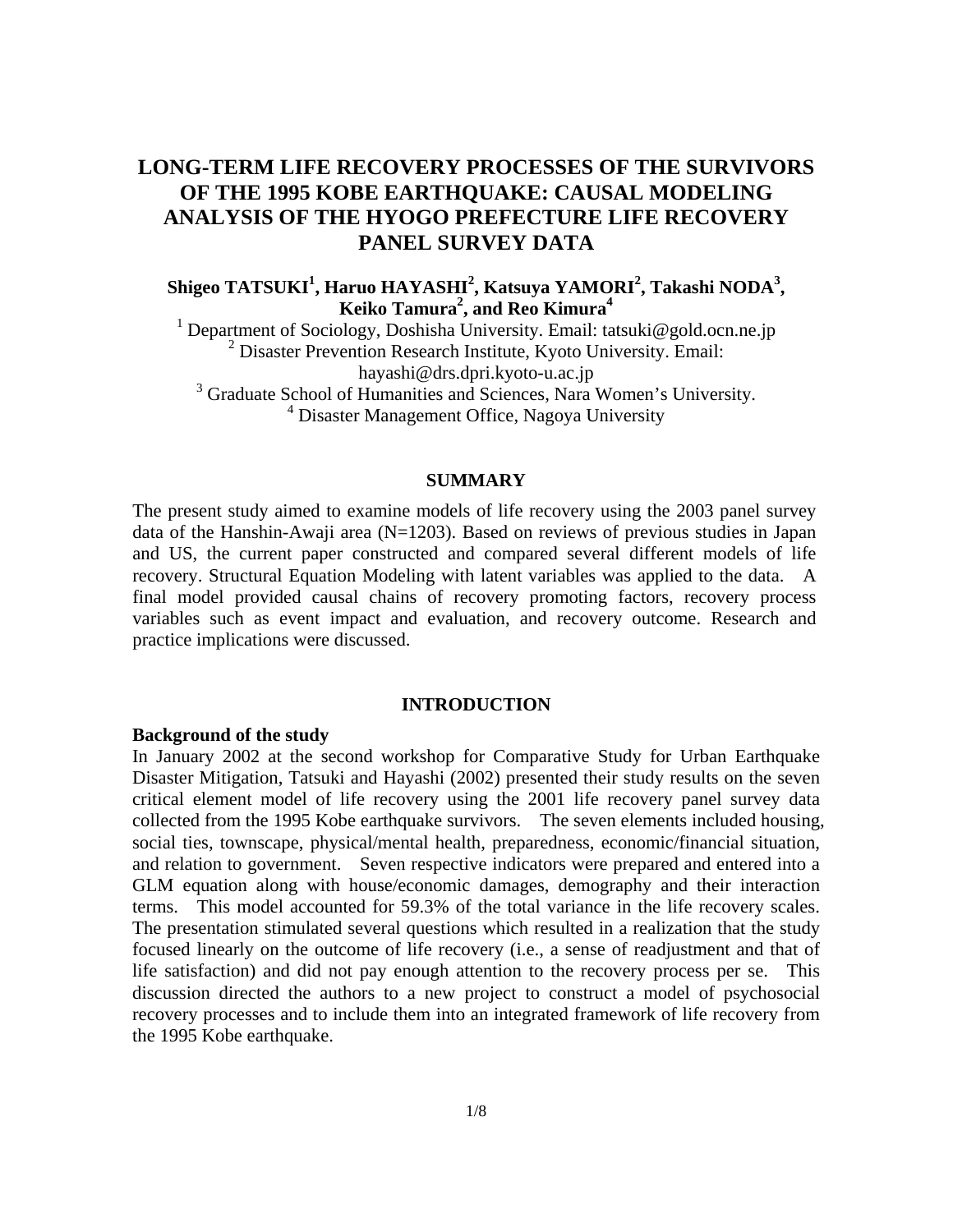#### **Preceding studies on the recovery process in Japan and the US**

Based on ethnographic interviews (cf., Shigekawa & Hayashi, 1997) with Kobe earthquake victims in Nishinomiya city, Aono, Tanaka, Hayashi, Shigekawa and Miyano (1998) found three distinctive time phases in the victims' disaster response behaviors. This finding provided the basis for the following quantitative analyses that incorporated the suggested "normalcy-to-disaster-to-recovery" pattern model utilizing macro level time-series statistics such as regional power consumption (Takashima & Hayashi, 1999) and Kobe city monthly reports on household and socio-economic activity statistics (Karatani, Hayashi & Kawata, 2000).

Webb, Tierney and Dahlhamer (2000) summarized results from four cross-sectional post-event large sample surveys on short- and long-term business recovery after major disasters such as the Loma Prieta earthquake in 1989, Hurricane Andrew in 1992, Midwest floods in 1993, and the Northridge Earthquake in 1994. They observed differential impacts upon business recovery due to disaster severity, business size, the degree of operational problems such as disruptions in supply and employee-related problems, and damage to the surrounding areas that provide the business customer base.

Based on numerous longitudinal/ethnographic interviews with disaster-hit small business owners and NGO leaders, Alesch (2001) pointed out the five most critical variables for long term recovery: a) the disaster's impact on the organization's clientele; b) the availability of convenient substitute goods or services; c) pre-disaster major trends in the organization's industry, and the individual organization's position in relation to those trends; d) the extent of financial resources lost by the organization; and e) the owner/operator's ability to adapt to the new business environment. These points seem to correspond closely with those reported by Webb et al. (2000). Alesch (2001) also noted common narratives being repeatedly told to interviewers across different disaster sites. Those included misplaced confidence, an illusion of security, a feeling of helplessness to change the outcome, a continuing nightmare, self-imposed limits on recovery efforts, imprudent use of financial resources, failure to discern changes in customer base, an assumption that circumstances will revert to normal, special impact on retirement age people, and a lack of short term help. Those common narratives seemed to reflect the victims' view of reality and the outside world, which in return might have had a strong influence upon what they did or did not do.

Although the above mentioned studies seem to reflect the current state of art on the study of long term recovery in Japan and the US, they do not seem to have fully responded to and/or solved some of the research issues raised at the 1996 Boulder workshop session titled "What is known and trends for improving recovery and reconstruction following disasters," in which Joanne Nigg, Trish Bolton, Claire Rubin, and Phil Berke participated as panelists. Dennis Wenger who moderated the session summarized some of the discussion points as follows: a) there exists a "need to shift the conceptualization of recovery from linear and outcome based to seeing it as an ongoing and long-term process"; b) antecedent recovery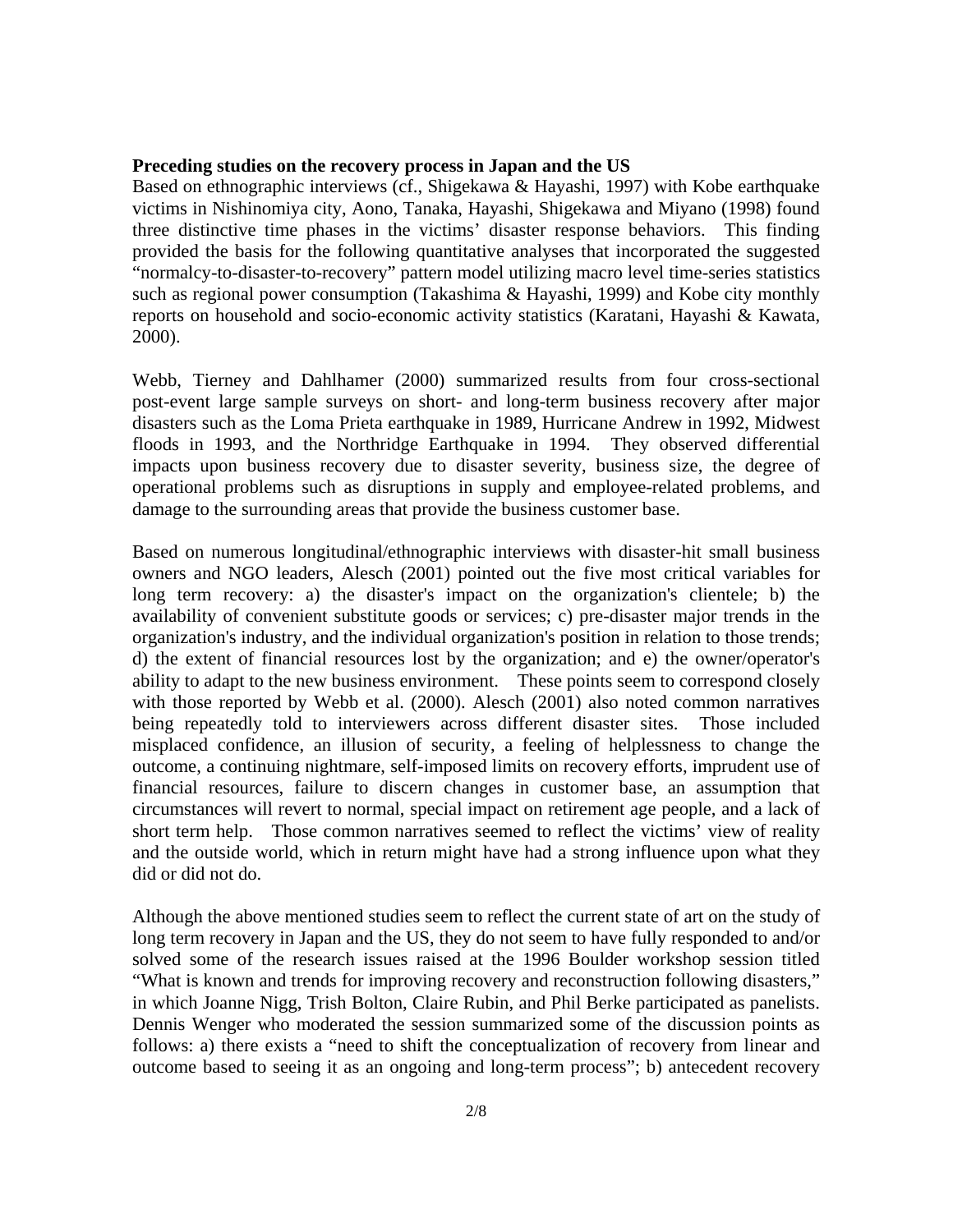studies tend to be "overly descriptive, fragmented, and short-term oriented"; c) not much attention has been paid to link a disaster response phase to a recovery phase; and d) more research is needed in order to understand the long-term effects of disaster recovery (Wenger, Rubin, Nigg, Berke & Bolton, 1996).

The 1996 Boulder workshop session participants agreed that an attempt should be made to overcome "overly descriptive, fragmented, and short- term oriented" studies by incorporating a large systematically sampled surveys. The following studies (e.g., Webb, Tierney & Dahlhamer, 2000; Tatsuki & Hayashi, 2002), are cross-sectional, linear and outcome-based at best, and thus do not fully pay attention to ongoing recovery processes. In comparison, long-term, longitudinal, and ethnographic studies on disaster victims provided rich insights about recurring themes (e.g., Shigekawa & Hayashi, 1997; Aono, Tanaka, Hayashi, Shigekawa & Miyano, 1998; Alesch, 2001). Their insights have not yet been fully verified by either long-term large sample surveys or by those based on individual as opposed to aggregate data sources.

# **Two models of the life recovery process**

The above brief comparisons of recovery studies in Japan and US consensually revealed a need to understand recovery as long-term, ongoing, individual processes by incorporating a systematic and longitudinal methodology. Two sources of general literature were sought in order to build a working conceptual model of long-term, ongoing and individual recovery, which was defined in the current study as obtaining a sense of new normalcy or stable reality of everyday life that may not necessarily be the same as before. One is a sociological view of how the reality of everyday life is constructed in transactions in a social context (Berger & Luckman, 1966). Based on this model a "normalcy-todisaster-to-recovery" curve model was constructed (See Figure 1). Three types were identified by this model, i.e., return to normalcy, struggle for meaning and retreat.



The other rich source of previous literature on human recovery was found in writings by psychologists and psychiatrists who had worked with holocaust survivors, hibakusha,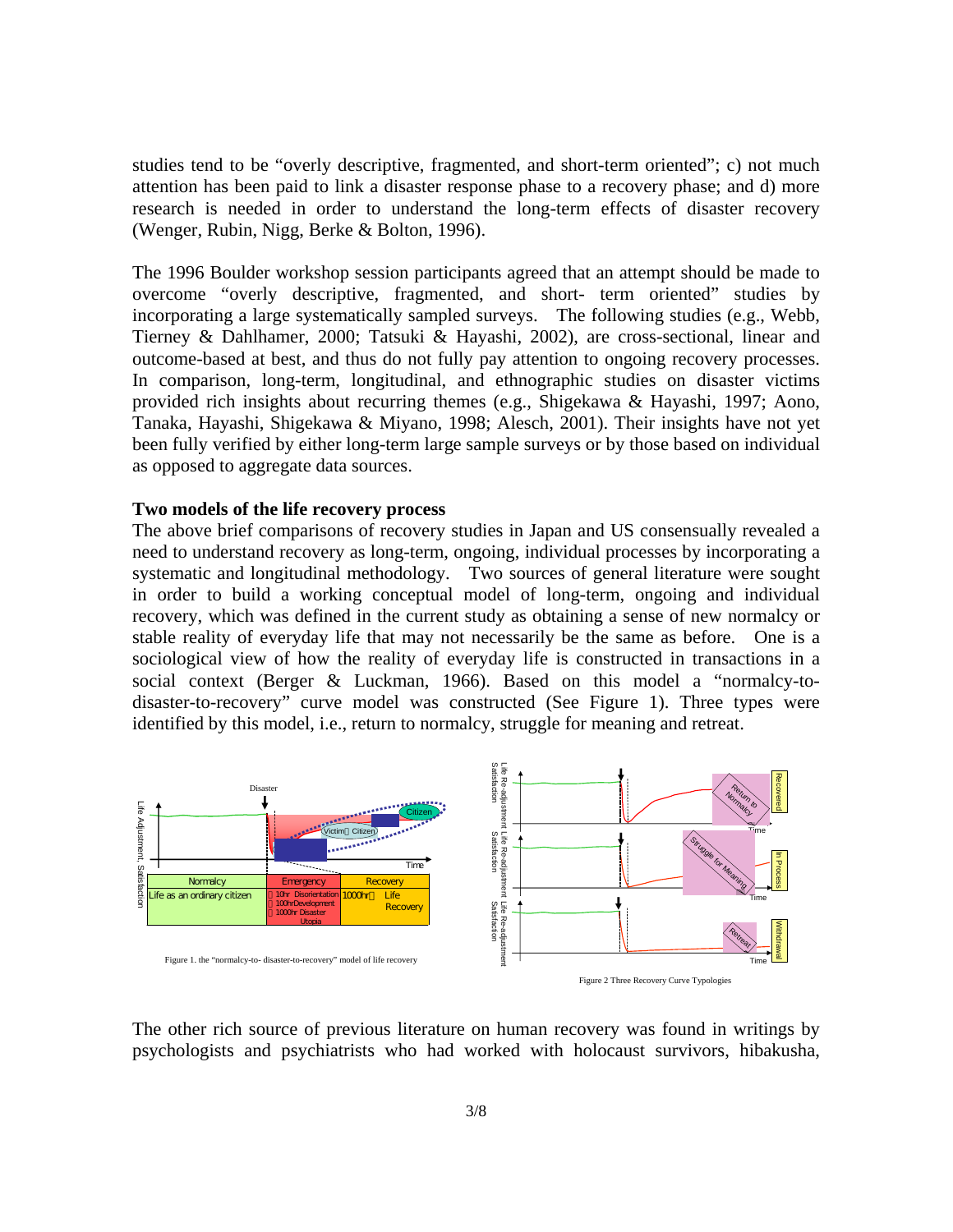

Vietnam veterans, and dying patients (Frankl, 1959, Lifton, 1968, 1976; Kubler-Ross, 1969). Their writings emphasize that victims never regain the same normalcy as before and that what matters the most is how one re-appraises the past event and makes sense out of it in the "here and now". Two axes were postulated in this model; one was whether the earthquake was still conceived to be a major life event or not (horizontal axis) and the other was whether life change after the earthquake was felt to be positive or negative (vertical axis). These

two axes created three typologies of life recovery: normalcy, new construction, and retreat.

# **Purpose of the study**

This paper focuses on three types of variables, namely independent variables that precipitate life recovery process as well as the recovery outcome, intervening process variables that were influenced by independent variables on the one hand and also influence the life recovery outcome on the other, and dependent variables that measure levels of life recovery outcomes. The paper aims to identify a structural equation model that explains life recovery process as well as outcomes among the 1995 Kobe earthquake survivors.

#### **METHOD**

#### **Sample**

The population of the current study was the 1995 Kobe earthquake survivors who resided in the areas that were hit hardest by the earthquake. This included residents in ten cities in the Kobe-Hanshin area as well as those on Awaji island. Three hundred and thirty study points were randomly selected and ten residents over the age of twenty at each point were also randomly selected. Questionnaires were mailed to them in January, 2003 and 1,203 (or 36.5%) questionnaires were returned by mail.

# **Instruments**

Questionnaire items were divided into four categories, including socio-demographic and damage variables, seven critical life recovery element variables (Tatsuki and Hayashi, 2002), life recovery process variables, and life recovery outcome variables.

**Socio-demographic and damage:** The following variables were asked in the questionnaire: age, gender, job, family members, types of housing, house damage, household goods damage, lifeline damage, and economic damage. For the final analysis, house damage and household goods damage responses were optimally scaled and their scores were used.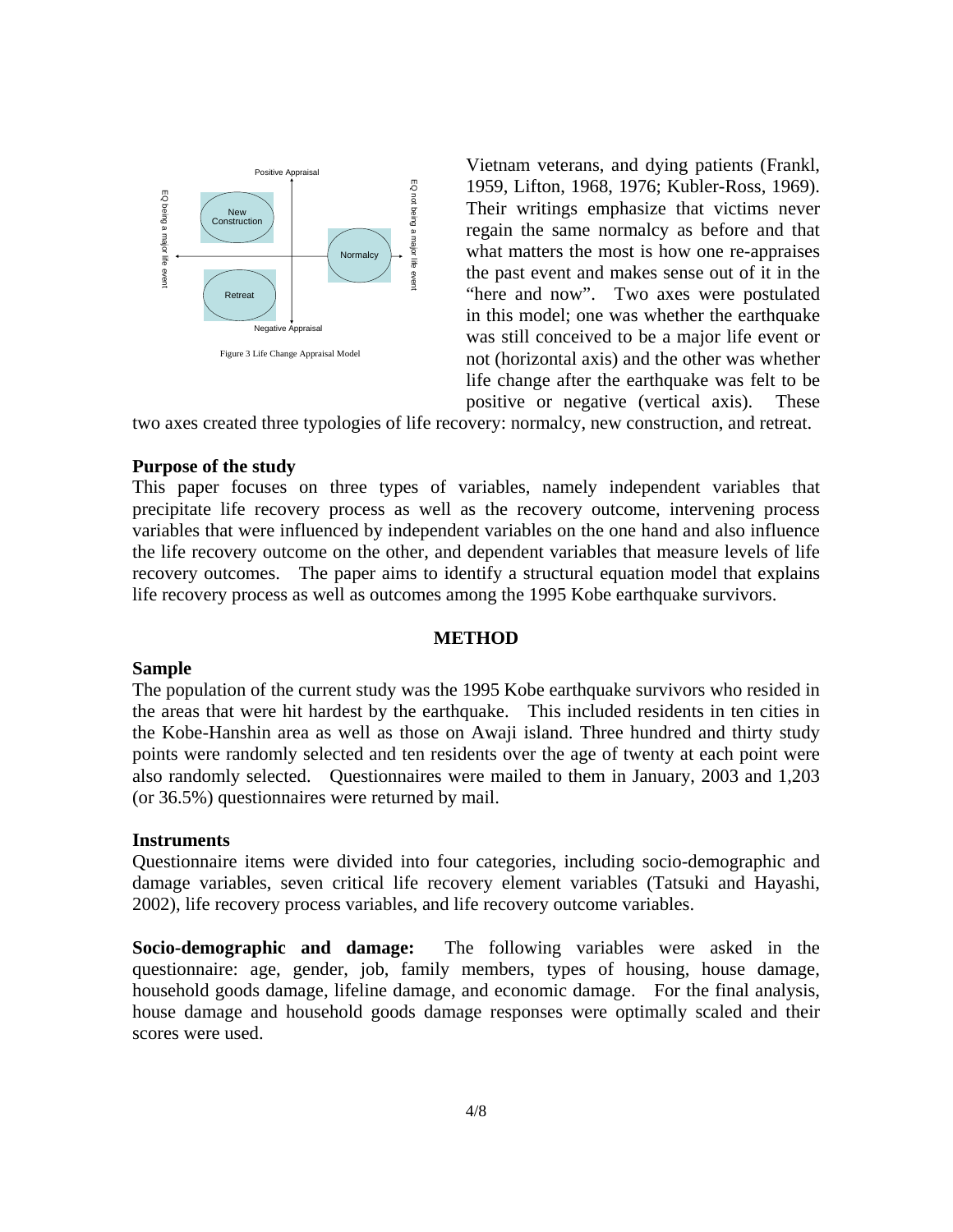**Seven critical life recovery element and recovery outcome variables:** The variables used in the current study (see Table 1) were based on the 1995 grass root workshop results (Tamura, Hayashi, Tatsuki, & Kimura, 2001) as well as GLM analysis of the 2001 Kobe life recovery survey study (Tatsuki & Hayashi, 2002).

| Table 1. Overview of the seven critical life recovery variables and related variables |
|---------------------------------------------------------------------------------------|
|---------------------------------------------------------------------------------------|

| Variables/Factors                  | Description                                                                |
|------------------------------------|----------------------------------------------------------------------------|
|                                    | Housing Types of Housing, Housing Structure, Housing                       |
|                                    | <b>Satisfaction</b>                                                        |
|                                    | Social Tie: Self-Governance and Community Solidarity,                      |
|                                    | Community Participation, Social Trust, Family                              |
|                                    | <b>Cohesion and Adaptability</b>                                           |
|                                    | Townscape Awareness of Urban Commons, Size of my community                 |
|                                    | Mind and Body Physical and Mental Stress Symptom Checklist,                |
|                                    | <b>General Health Practices Index</b>                                      |
|                                    | Preparedness Awareness/Preparedness for the next<br>major                  |
|                                    | earthquake, Personal, Community and<br>Public                              |
|                                    | Preparedness and Mitigation, Predicted Damages due                         |
|                                    | to expected Toka and Tonankai EQ                                           |
|                                    | Economic/Financial Increase/Decrease in Household Income, Expenditure,     |
|                                    | Situation and Savings                                                      |
|                                    | Relation to Government Paternalistic, Liberal, and Communitarian Views of  |
|                                    | Government, Willingness to Pay (WTP)                                       |
|                                    | Life Recovery Outcome Life satisfaction, QOL, Daily Activity level, Future |
|                                    | Prospect                                                                   |
| Social Desirability MMPI Lie Scale |                                                                            |

**Life recovery process model variables:** Table 2 illustrates seventeen recovery curve model items and five life change appraisal model items. These items were designed to capture respondents' life recovery processes as "return to normalcy", "struggle for meaning", "retreat", "sense of life change" and "life change directions".

**Table 2 Factor Analysis Results of 17 Recovery Curve and 5 Life Change Appraisal Model**

| Variables |                           | Items                                                       |
|-----------|---------------------------|-------------------------------------------------------------|
|           | <b>Return to Normalcy</b> | I feel normal about my daily life.                          |
|           |                           | I feel that everyday is a repetition of routine things.     |
|           |                           | I have a good prospect on my daily life                     |
|           | Struggle for Meaning      | 12. I feel strongly that living a life has a meaning.       |
|           |                           | 18. I think that there is a meaning in my life.             |
|           |                           | 9. I have emotionally grown thanks to EQ experiences.       |
|           |                           | 20. I have re-appraised people's willingness to help others |
|           |                           | 7. I started thinking about the mission of my life.         |
|           |                           | 16. I have a courage that beats my fate.                    |
|           |                           | 4. I have gained some valuable experiences during EQ.       |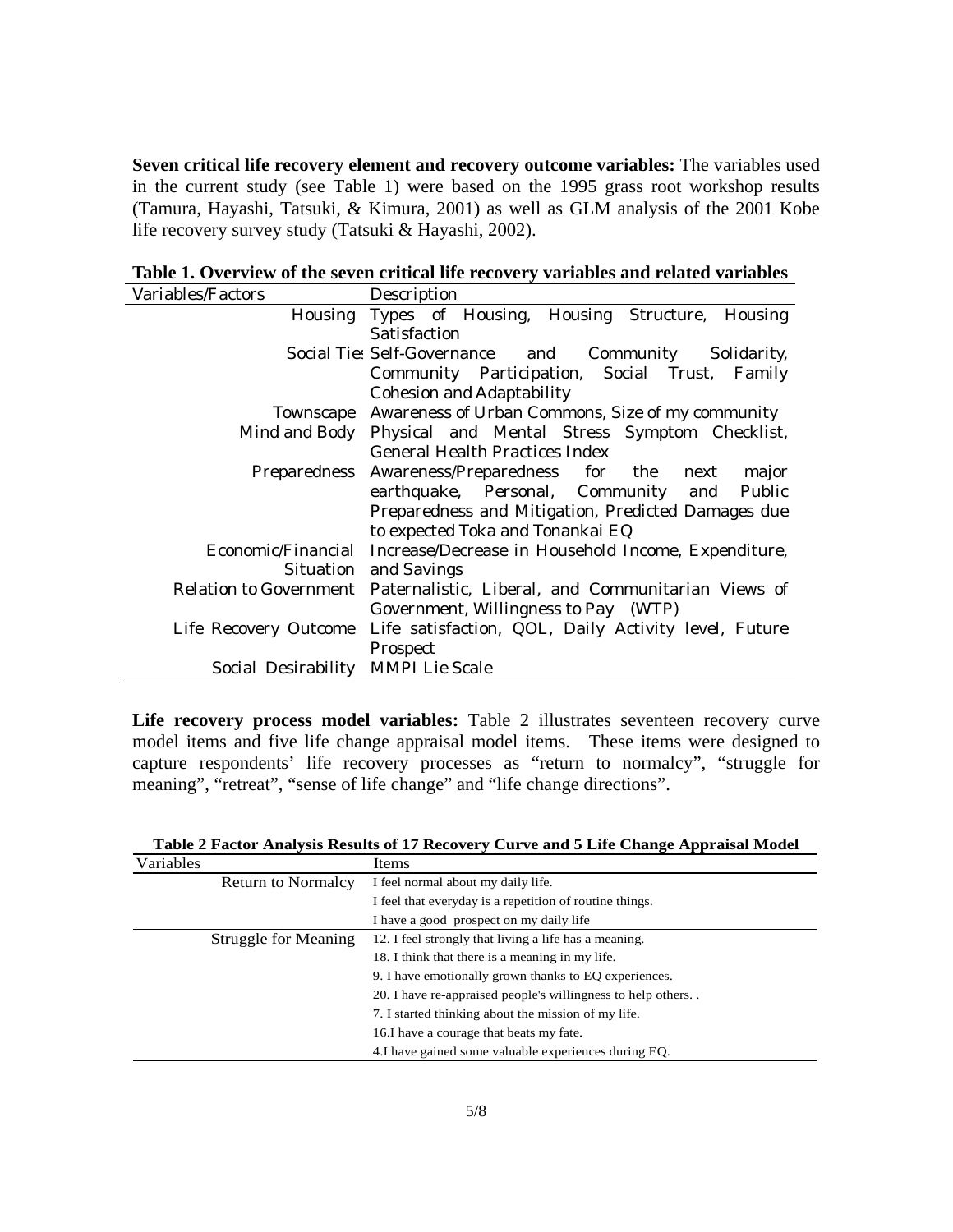| $\mathbf{ICIII}$ ) (Continued) |                                                                |  |
|--------------------------------|----------------------------------------------------------------|--|
| Retreat                        | 14.I don't want to be asked about my EQ experiences.           |  |
|                                | 19.I don't want to listen to EQ stories                        |  |
|                                | 11.I don't want to recall EQ episodes.                         |  |
|                                | 5.I want to erase EQ experiences from my past.                 |  |
|                                | 13. I have had little emotionally moving experience afther EQ. |  |
|                                | 8. I have become indifferent about my fate.                    |  |
|                                | 6. I don't talk about EQ experiences anymore.                  |  |
| Sense of Life Change           | I think that I have changed after EQ.                          |  |
|                                | I think that my life changed after EQ.                         |  |
|                                | I use EQ as a time boundary when talking about my life.        |  |
| Life Change Direction          | Myself has changed toward a positive direction after EQ.       |  |
|                                | My life has changed toward a positive direction after EQ.      |  |

**Table 2 Factor Analysis Results of 17 Recovery Curve and 5 Life Change Appraisal Model items (Continued)**

# **RESULTS AND DISCUSSION**

#### **Integration of life recovery process models**

Table 3 shows factor analysis results of seventeen recovery curve items and five life change appraisal items, indicating five clearly separated factors that correspond with retreat, struggle for meaning, sense of life change, return to normalcy, and life change direction. In order to examine causal relationships between these five factors on one hand and life recovery outcome on the other, several SEM analyses were conducted. The final model is shown in Figure 4. This result indicated that the five process variables were integrated into two second-order factors. Event evaluation was postulated in order to capture retreat, struggle for meaning and positive reappraisal. Also it was found to have a positive influence upon life recovery outcomes. Likewise, Event Impact was constructed to cover

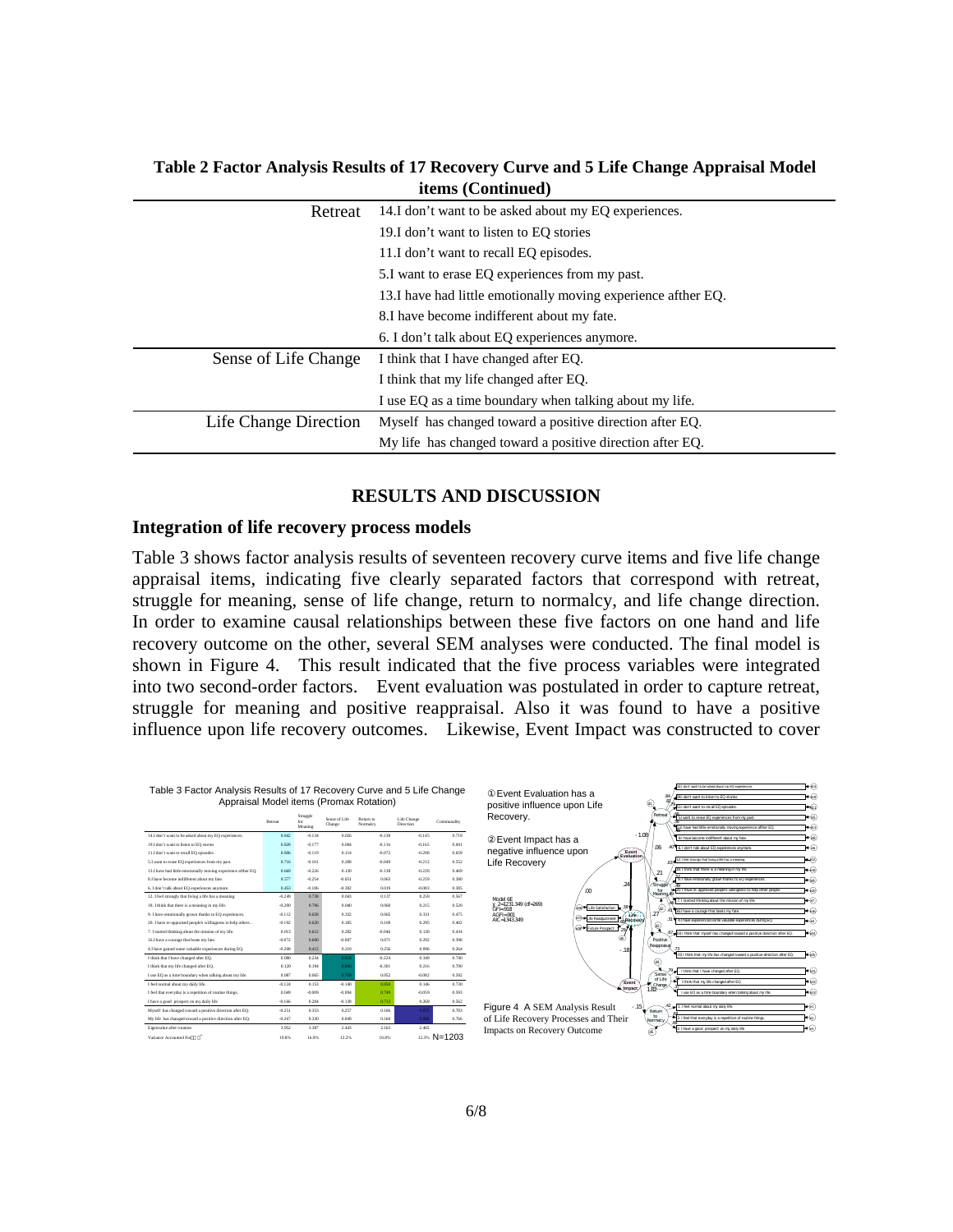common characteristics including sense of life change, return to normalcy and retreat and was found to have a negative influence upon life recovery outcomes.



**Structural Equation Modeling of life recovery process and outcome** 

The current study aimed to develop and test causal models of long term life recovery processes among those who experienced the 1995 Kobe EQ. The first aim of the paper was to connect recovery processes to outcome variables. SEM analysis using recovery process items and outcome variables revealed that life recovery processes consist of two different aspects: event impact and event evaluation. Event impact consists of sense of life change, return to normalcy and retreat. Event evaluation was measured by positive re-appraisal, struggle for meaning and retreat. The first SEM analysis confirmed two paths to recovery outcome. One path was through event impact alleviation where housing, income and stress management played a major role to counteract earthquake damage. The other path was through event evaluation where rich social relationships in families and in community life facilitated positively re-appraising earthquake experiences. Rich social relationships were also found to provide opportunities to encounter "significant others" who enabled survivors to positively reframe their experiences.



Figure 8 Changes in Views of Government from the 2001 to 2003 survey

An increase in communitarian active citizenship was found to be a by-product of the recovery process. It was found that rich family and community life relationships facilitated civic engagement opportunities. This resulted in a sense of civic-minded (communitarian) active citizenship as well as increased awareness/activities for personal, community and public preparedness as well as mitigation efforts.